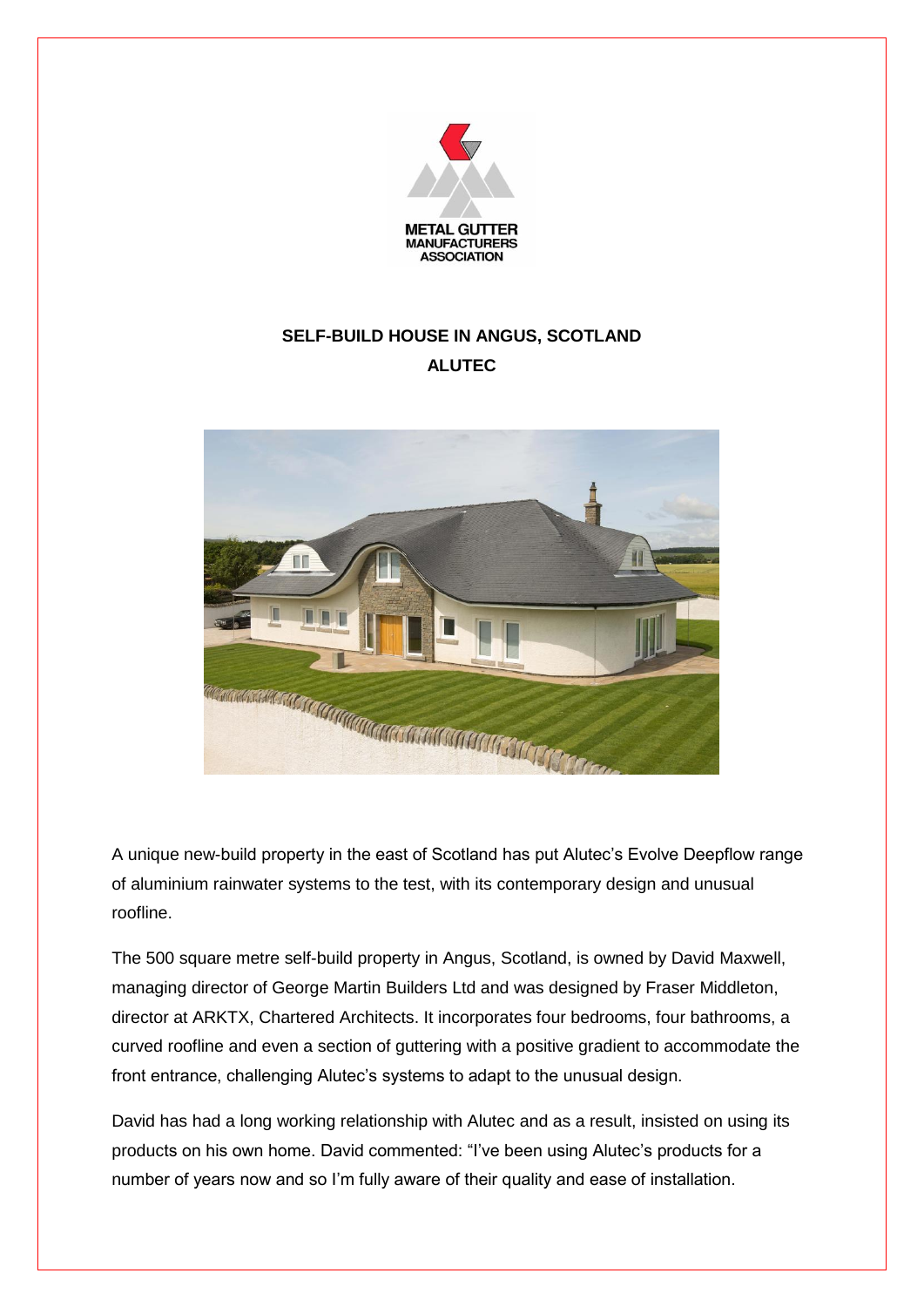For this reason I knew in the earliest stages of the design that I wanted to use Alutec's systems for my own property.

"The design and location of my house presented two main challenges for the rainwater systems but I was confident that Alutec could provide the appropriate solution. The first challenge was the curved roofline, which we overcame by using a sequence of straight 600mm segments and angles that, I can honestly say, have gone beyond my expectations in creating a beautifully seamless sweeping curve.

"The second challenge was the strength and durability needed from the guttering due to the heavy snowfall commonly experienced in the region, and from experience I knew that Alutec's products, despite being exceptionally lightweight, were robust enough to withstand the Scottish elements. Not only this, but for aesthetic reasons, I decided to hang chains from the guttering instead of fitting downpipes, this meant the guttering had to be extra strong to cope with both the weight of a deep snow covering and the hanging chains."



Installed at the dwelling was Alutec's Evolve Deepflow guttering in the Heritage Black colour. The range, made from marine grade aluminium, is very strong and boasts excellent performance and sustainability credentials, having a virtually maintenance free life expectancy of 50 years or more and a flow performance rating of 4.9 litres per second, ensuring it can cope with the heaviest of water run-off.